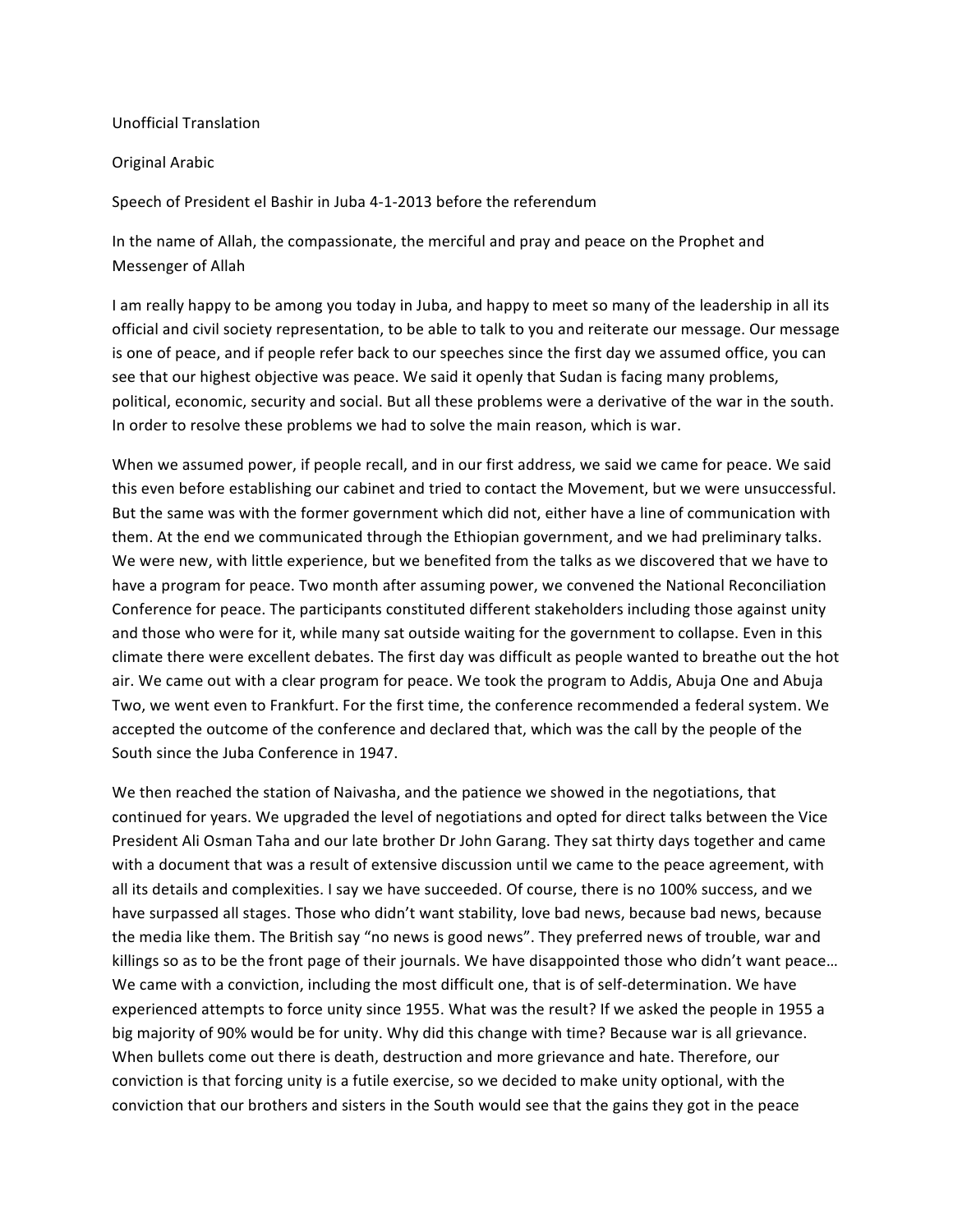agreement were enough to assure them that they now live in a country where they enjoy all their rights, even some think they got more than they are entitled, as they exclusively rule the south, and at the same time have a 30% share in ruling the north within the federal system. We were convinced that the dowry of unity, whatever it is, is not costly, and that unity is better for the people of Sudan in the north and south. But we are not going to reject the will of the political forces, who all agreed to give the people the right for self-determination. When we signed the agreement, we did with the intention of honoring it because we are people who keep promises, and in our sayings a man is tied by his tongue and not his foot. We are committed but we will still call for unity, because it is our conviction that it is a benefit, strength and security for all the people of the Sudan. However, if the wish of the people of the South is otherwise we would welcome it. But we all know that levels of interdependence and tied interests exist among the north and south which cannot be matched by any two other states.

I have talked with our brothers, that if secession happened how we should minimize the negative outcomes that could arise from secession, and transform the gains we would have had if we had unity. We cited the European model. They fought with each other extensively, and involved others in the wars so called world wars, although they were European wars. But because they were the masters of the world, they made it a world war, and millions perished. But they sat together because they recognized that war does not bring benefits and established the European Union and consolidated their shared interests. Now every country has its flag, government, constitution, law and mutual interests. But they are all grouped together.

We know our interests, but the question is how to sit responsibly and seek together our interests and maximize our benefits for our mutual interests.

We are fully ready in the federal government. Of course there will be no federal government after secession. Whatever happens, as we came today, we will come to celebrate with you. Don't think that you will be celebrating here while we are mourning there. Yes, there will be melancholy, because Sudan is divided. But, I will be happy if, after the referendum and the creation of the two states that we achieved the final and real peace so that the citizens in the north and south could enjoy it, and then focus on fast development and progress for the two parties. We needed peace, and we needed to exploit our meager resources to make the best of it, to utilize them for the building of our country, development and progress.

I want to take this opportunity to thank all those who stood with us, supported us, gave assistance and opened their countries and their good offices to enable us achieve peace. They had a big role to play and facilitate until we reached this final stage. Things went smoothly in spite of not being able to meet the timelines, but we are satisfied because of the shortage of time.

Now, the final stage for the referendum is smoothly completed and we are entering a very important phase, the actual voting, and the following stage of declaring the results. We, the people of Sudan are civilized people and teachers. Some people thought that the recent elections will be a replica of what happened in some countries, and the media waited eagerly the chaos, killing and carnage that will ensue, but the people of the Sudan disappointed them with their civilized behavior, what-so-ever the